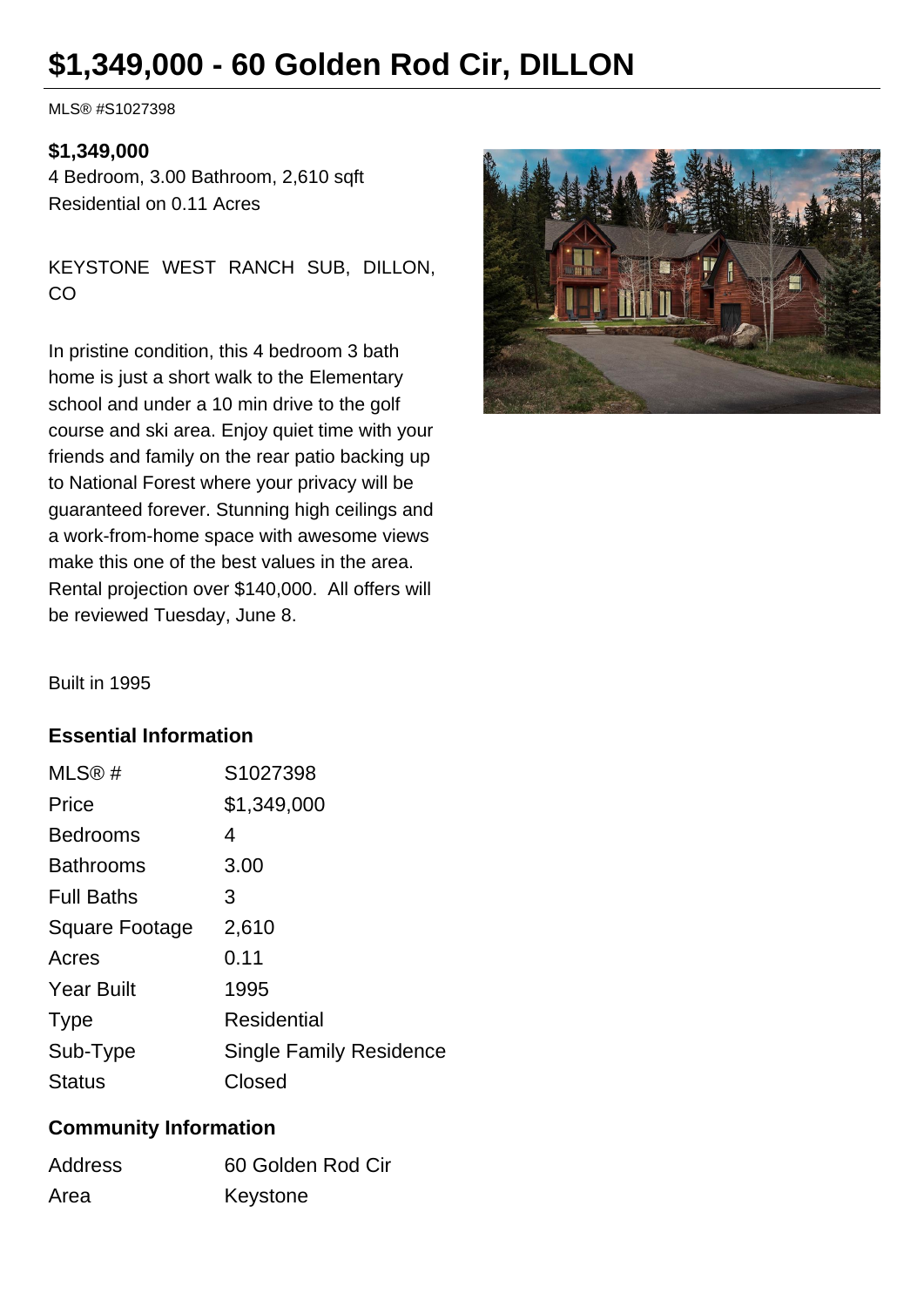| Subdivision<br>City<br>County<br><b>State</b><br>Zip Code | <b>KEYSTONE WEST RANCH SUB</b><br><b>DILLON</b><br>Summit<br>CO<br>80435                                                                                  |
|-----------------------------------------------------------|-----------------------------------------------------------------------------------------------------------------------------------------------------------|
| <b>Amenities</b>                                          |                                                                                                                                                           |
| <b>Utilities</b>                                          | Electricity Available, Natural Gas Available, Phone Available, Sewer<br>Available, Trash Collection, Water Available, Cable Available, Sewer<br>Connected |
| <b>Features</b>                                           | Borders National Forest, Ski In / Ski Out                                                                                                                 |
| Parking                                                   | Garage                                                                                                                                                    |
| # of Garages                                              | 1                                                                                                                                                         |
| Garages                                                   | Garage                                                                                                                                                    |
| View                                                      | Meadow, Mountain(s), Valley, Trees/Woods                                                                                                                  |
| Has Pool                                                  | Yes                                                                                                                                                       |
| Pool                                                      | Community                                                                                                                                                 |
| <b>Interior</b>                                           |                                                                                                                                                           |
| Interior                                                  | Carpet, Stone                                                                                                                                             |
| <b>Interior Features</b>                                  | Fireplace, Cable TV, Vaulted Ceiling(s)                                                                                                                   |
| Appliances                                                | Cooktop, Dishwasher, Electric Range, Gas Cooktop, Refrigerator, Some<br>Electric Appliances, Dryer, Washer                                                |
| Heating                                                   | Central, Hot Water, Radiant                                                                                                                               |
| Fireplace                                                 | Yes                                                                                                                                                       |
| <b>Fireplaces</b>                                         | <b>Wood Burning</b>                                                                                                                                       |
| <b>Exterior</b>                                           |                                                                                                                                                           |
| <b>Exterior</b>                                           | Concrete, Wood Frame                                                                                                                                      |
| Lot Description                                           | Borders National Forest, Ski In / Ski Out                                                                                                                 |
| Roof                                                      | Asphalt                                                                                                                                                   |
| Construction                                              | Concrete, Wood Frame                                                                                                                                      |
| <b>Additional Information</b>                             |                                                                                                                                                           |
| Date Listed                                               | June 3rd, 2021                                                                                                                                            |
| <b>HOA Fees</b>                                           | 220.00                                                                                                                                                    |
| HOA Fees Freq.                                            | <b>Monthly</b>                                                                                                                                            |
| <b>Listing Details</b>                                    |                                                                                                                                                           |

Listing Office Re/Max Properties/69